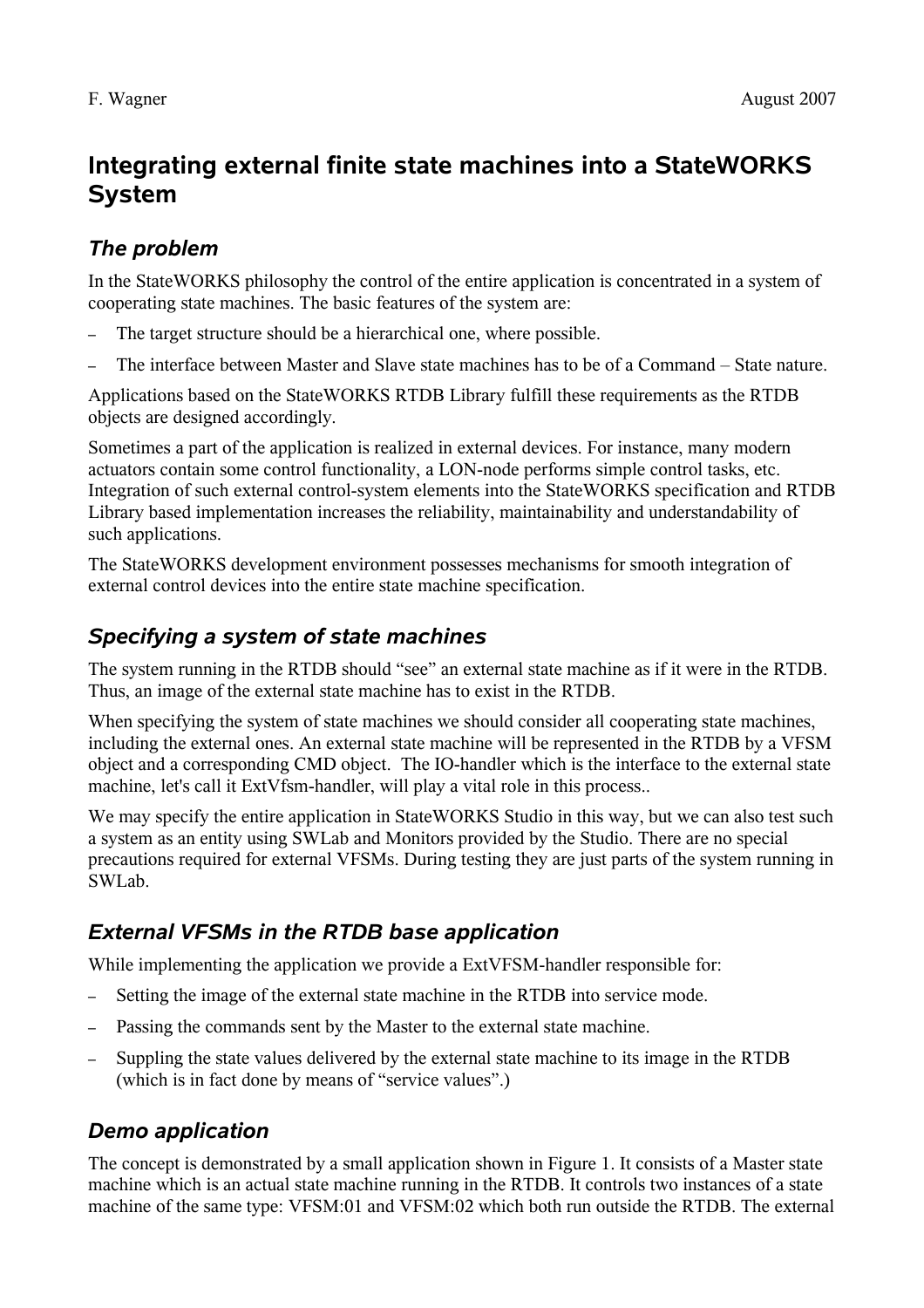state machines: VFSM:01 and VFSM:02 are represented in the RTDB by two dummies: ExternalVFSM:01 and ExternalVFSM:02 which stay for ever in the state Init. On start-up they are set into service mode by the ExtVFSM-handler which passes states coming from VFSM:01 and VFSM:02 as service values. As those dummy state machines in the RTDB are in the service mode the Master of them "sees" as their states the service values, i.e. the Master "sees" the state of the external state machines.



<span id="page-1-0"></span>*Figure 1: Demo Application with two external finite state machines*

States of the external states machines are passed to the the RTDB (ExternalVFSM:01 and ExternalVFSM:02) via a ExtVFSM-handler which interface to the RTDB is defined in VfsmUnit. On the same way, commands are passed to the external state machines.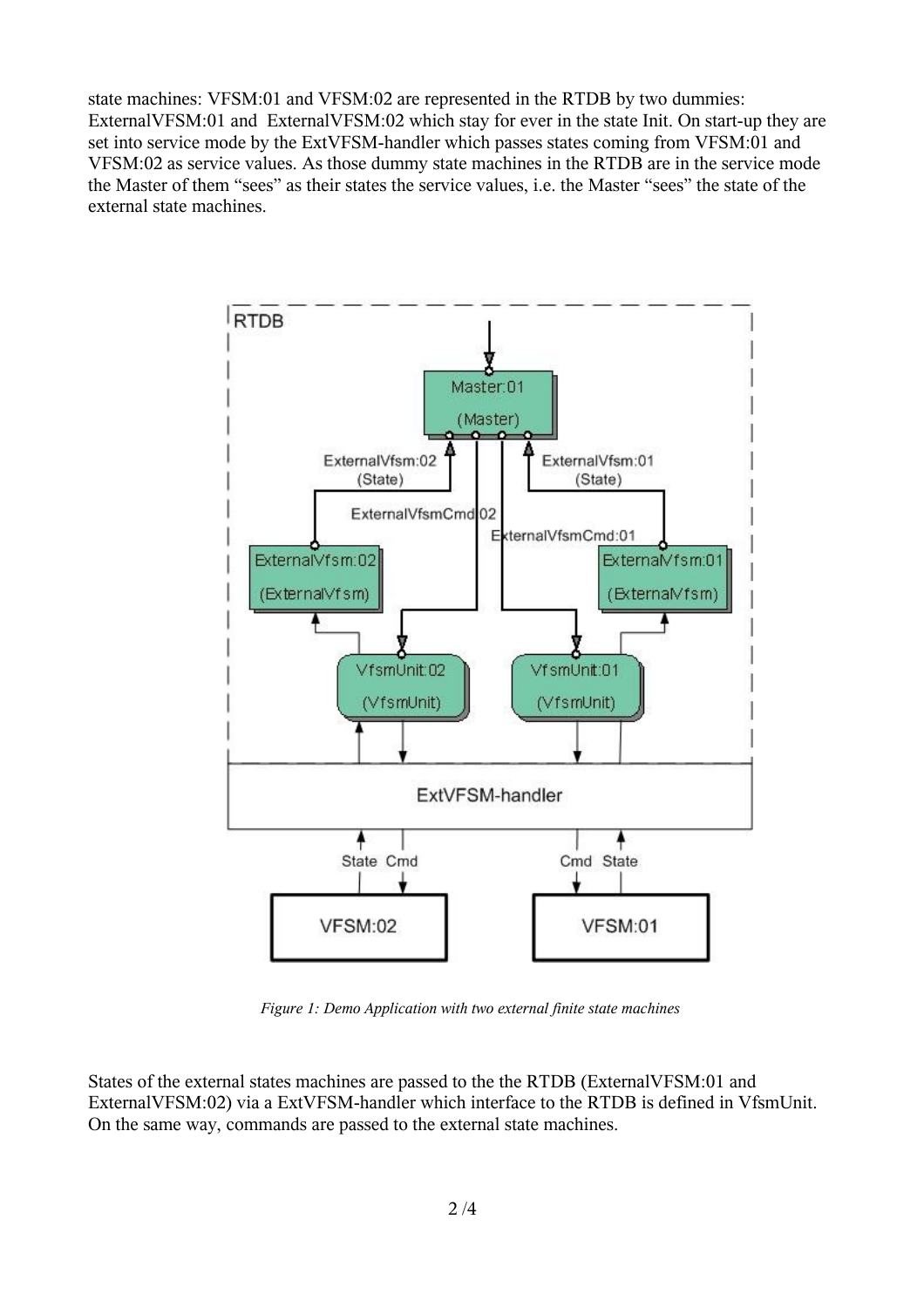The Configuration of the tested application is shown below.

//Configuration for Cmd object(s) CMD Name = "ExternalVfsm:Cmd:01" Type = "externalvfsm" CMD Name = "ExternalVfsm:Cmd:02" Type = "externalvfsm" CMD Name = "Master:Cmd" Type = "master" //Configuration for ExternalVfsm object(s) VFSM Name = "ExternalVfsm:01" Type = "ExternalVfsm" MyCmd = "ExternalVfsm:Cmd:01" VFSM Name = "ExternalVfsm:02" Type = "ExternalVfsm" MyCmd = "ExternalVfsm:Cmd:02" //Configuration for Master object(s) VFSM Name = "Master:01" Type = "Master" MyCmd = "Master:Cmd" Externalvfsm1 = "ExternalVfsm:01" Externalvfsm2 = "ExternalVfsm:02" ExternalVfsmCmd1 = "ExternalVfsm:Cmd:01" ExternalVfsmCmd2 = "ExternalVfsm:Cmd:02" //Configuration for VfsmUnit object(s) UNIT Name = "VfsmUnit:01" Type = "VfsmUnit"  $Comment = "0"$ Phys $Addr = 0$  ExternalCmd = "ExternalVfsm:Cmd:01" ExternalVfsm = "ExternalVfsm:01" UNIT Name = "VfsmUnit:02" Type = "VfsmUnit"  $CommonPort = "0"$  $PhvsAddr = 0$  ExternalCmd = "ExternalVfsm:Cmd:02" ExternalVfsm = "ExternalVfsm:02"

Of course, in the first step we may test this application in SWLab. We will use a system like that shown in [Figure 2.](#page-3-0) It is just a typical Master-Slave system. The changeover to the application where the Slaves are external state machines is straightforward as described above: setting the Slave state machines into service mode does it. And of course we need the ExtVFSM-handler as an interface to the external state machines.

In practice, the ExtVFSM-handler software will need to be tailored to the characteristics of the external hardware and of its interface to the main system. For example, external sub-systems might be implemented in commercial Programmable Logic Controller (P.L.C.) units, where some simple control tasks are added to the basic functions of input-output handling and safety interlocks which